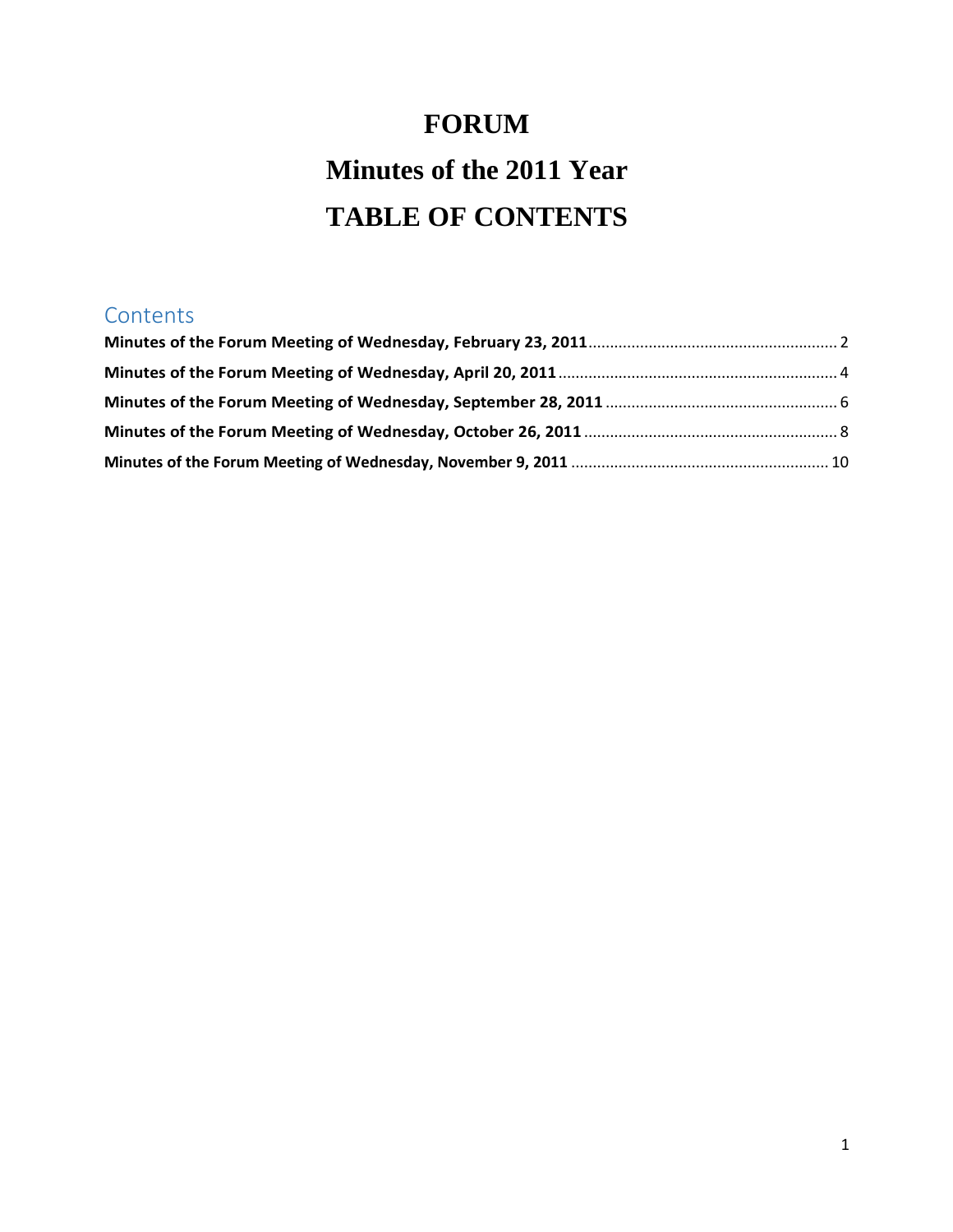#### <span id="page-1-0"></span>**Minutes of the Forum Meeting of Wednesday, February 23, 2011**

Chairperson Mark Tapsak called the meeting to order on February 23, 2011, at 3 PM in the Multipurpose-B Room, Kehr Union.

**Present:** William Harrar, Conrad Quintyn, Steven Rier, Anna Turnage, Vincent DiLoretto, Safa Saracoglu, Marilou Hinchcliff, Tracey Schmidt-Jaynes, Naz Fallahian, Shane Jaynes, Jeffrey C. Long, Wayne Mohr, Richard Baker, Joyce Bielen, Marilee Salvator, Margaret O'Connor, Elena Litvinova, Mark Decker, Noah Wasielewski, John Riley, Debra Sanders, Peter Doerschler, Kevin Ball, Gretchen Osterman, Jimmy Gilliland, Jean Downing, Jennifer Raup, Michael Pugh, and Richard Rugen.

**Guests who signed in:** Sheila Dove-Jones, Julie Kontos and Sybil Holloway.

# **1. Approval of the Agenda for February 23,2011**

Motion to approve the Agenda made by Vince Diloretto; seconded by Carl Chimi. The Agenda was approved.

# **2. Approval of Minutes of November 10,2010**

Carl Chimi moved to pass the minutes; seconded by John Riley. Motion to pass the minutes approved.

# **3. Announcements**

Chair, Mark Tapsak, announced he has a 2PM class so the meetings may start a few minutes late. This is our first meeting for the New Year. Our next meeting is in April, although we may have one in March if we need to discuss Policies. Announcements will be made via email.

# **4. Reports by standing committees**

# **A. BUCC**

Carl Chimi, Chair of the BUCC, presented the highlights of the General Education PRP passed in December by the BUCC. The presentation and PRP as BUCC passed, are available on the "S" Drive at S:\BU Documents\BUCC\aaGeneral Education. Students will complete the general education program by meeting ten goals through coursework or co-curricular learning experiences. Foundational course requirements were added in English (Composition) and Math. The appropriate Math foundation course will be determined by the major. Co-curricular learning experiences will not be applied toward credits but toward achieving the general education goals. CLE's will show up on the student's transcript.

All master syllabi passed for general education must include objectives that will clearly be written and assessed. BUCC will be working on the General Education Bylaws and the Master Course Syllabus at their next meeting.

The election of a General Education Council is anticipated by the end of this semester. The effective date of the new general education program of Fall 2012 may need to be amended. The current general education program will stay in effect for approximately four to five years after the start of the new program. Students who started matriculating under the old program can opt to stay under the old program.

#### **B. General Administration Committee**

Vince DiLoretto reported the General Administration discussed PRP5253 Smoking Policy. The University Ad Hoc Committee reviewed the policy and provided a draft to the General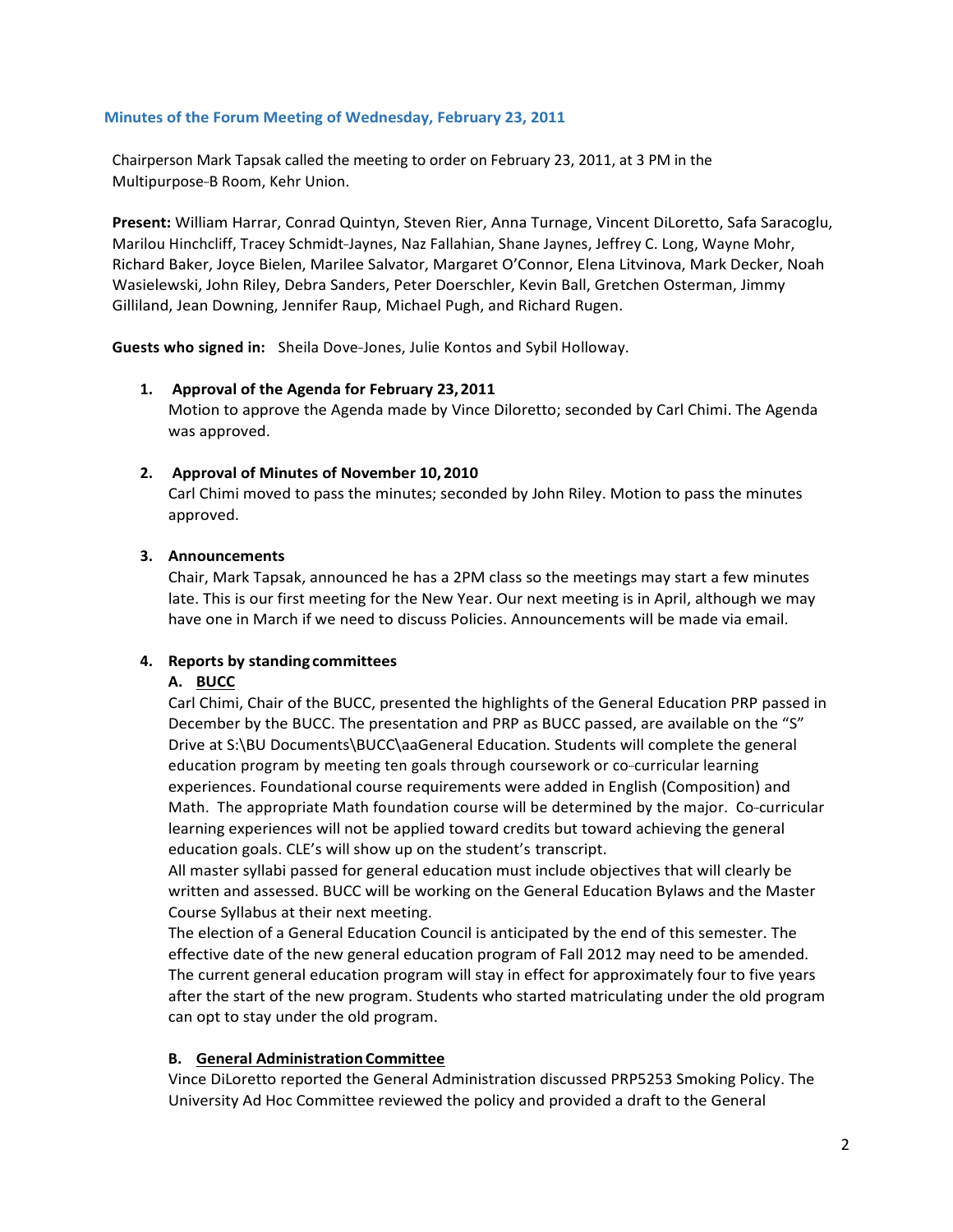Administration Committee. The draft will be presented to the Secretariat at its next meeting then onto the Forum for a first reading. Also discussed was PRP 6210 – Background Investigation Policy. An amicability clause has been added to clarify the original intent of the policy was to apply to external hires to the University. This will be presented to the Secretariat at its next meeting then onto the Forum for a first reading. Dr. Rugen reported PRP 6555 was established in 1985 regarding compensatory time for managers for exempt employees. This policy, at the advice of legal counsel and PASSHE HR, contravenes the Fair Standard Act. This clause will be removed from the policy.

# **C. Planning and Budget**

No report

# **D. Student Life**

No report

# **5. Performance Funding**

Dr. Soltz provided an overview of the new Performance Funding model approved January 20<sup>th</sup> by the Board of Governors covering 2011 through 2016. The overall plan is based on the system strategic priorities driving the System Strategic Plan. The model is comprised of four strategic priorities: Transforming students and the learning environment; transforming the resources; transforming University/Community relations; and transforming PASSHE's role in determining the Commonwealth's future. BU has done well in the current process. Most measurements are based on outcomes. We can choose some of our own measurements. Three themes for the accountability measures: success of our students; access to opportunity; and stewardship. Each institution will have to commit ten performance indicators. We must commit to goals/indicators by June, 2011 for the next five years to be approved by the Chancellor. Five mandatory goals (two in the student success; two in access; and one in stewardship) and five goals where we have some level of choice from among four different goals under student success; four under access and we must choose at least one of the four additional goals under stewardship. We can develop up to two University specific goals which must be unique and important to the University and they must have a benchmark or national standard to assess progress. Our new proposed General Education Program may qualify if we choose our own. There's a maximum of ten points awarded each year; funding is based on that number. All of the weighted points are divided into a pool.

# **6. Budget Update**

Dr. Rugen reported more information on our budget will become available after the Governor releases his budget in early March. Impacting our budget is State appropriations and tuition which will be set by the Board of Governors in July. They traditionally want to keep tuition down. This is also a negotiating year for the six collective bargaining units. Information will be published on the budgeting website as it becomes available.

# **7. Open Forum**

Nothing

# **8. Adjournment**

Meeting was adjourned at 4:20 PM.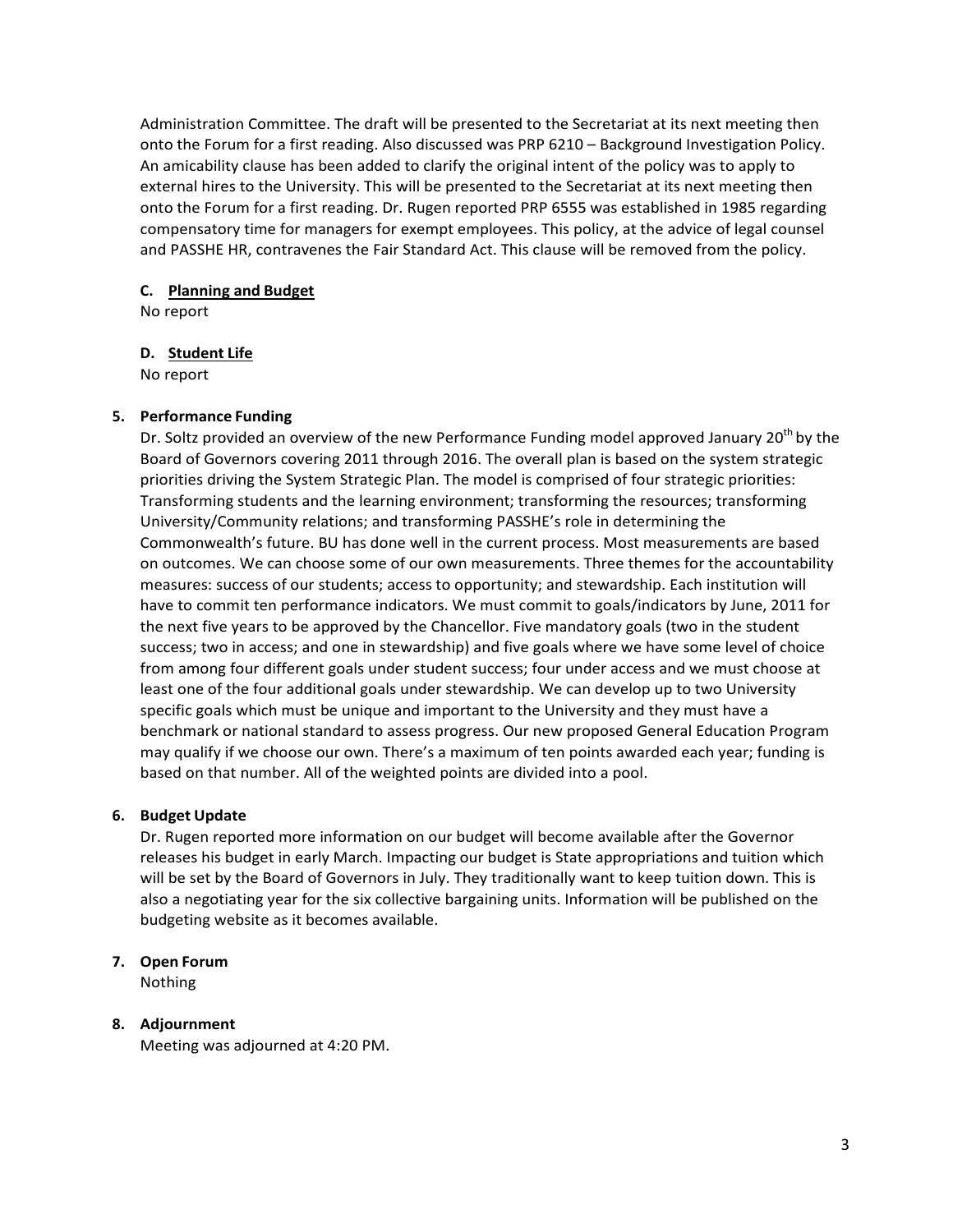#### <span id="page-3-0"></span>**Minutes of the Forum Meeting of Wednesday, April 20, 2011**

Chairperson Mark Tapsak called the meeting to order on April 20, 2011, at 3 PM in the Multipurpose-B Room, Kehr Union.

**Present:** Wayne Mohr, William Harrar, Conrad Quintyn, Vincent DiLoretto, John Riley, Kevin Ball, David Soltz, Shane Jaynes, Richard Rugen, Jeffrey Long, Richard Baker, Joyce Bielen, Jason Godeke, Marilee Salvator, Steven Rier, Carl Chimi, Elena Litvinova, Mark Decker, Timothy McConnell, Jonathon Ohn, Safa Saracoglu, Timothy Phillips, Luke Springman, Marilou, Michael Coffta, Tracey Schmidt-Jaynes, Debra Sanders, Naz Fallahian, Peter Doerschler, Jimmy Gilliland, Jean Downing, and Jennifer Raup.

**Guests who signed in:** Jonathan Lincoln, Sybil Holloway.

# 1. **Approval of the Agenda for April 20, 2011**

A motion to approve the Agenda was made by John Riley; seconded by Michael Coffta. The Agenda was approved by voice vote.

# 2. **Approval of Minutes of February 23, 2011**

Vince DiLoretto moved to pass the minutes with an amendment. The motion to pass the minutes with an amendment was approved by voice vote.

# 3. **Announcements**

This is our last Forum for the semester. The PRP's on today's agenda for the first reading will be implemented due to some legal issues. Second readings will occur next semester.

# 4. **Reports by standing committees**

#### **A. BUCC**

Carl Chimi, Chair of the BUCC, reported the BUCC passed the final documents to the new General Education Program. PRP3612 is available on the website for review. The committee is currently revising PRP3233 --- Master Course Syllabi. This should pass at the next BUCC meeting on April 27<sup>th</sup>. The election for the General Education Council will take place April 28<sup>th</sup> and 29<sup>th</sup>.

#### **B. General Administration Committee**

Dr. Rugen reported that PRP6555 – Compensation Time for Managers, will be removed.

# **C. Planning and Budget**

Dr. Blake indicated a Planning and Budget meeting was held on April 14<sup>th</sup> with a report from Budget Committee. Claudia Thrush provided an update, anticipating a surplus. Enrollment Management Chair, Steven Agbaw, identified three critical areas and has formed subcommittees; Enrollment Forecasting, Marketing and Recruitment, and, Retention and Completion (degrees awarded). Given the budgetary uncertainty, the position of enrollment management is on hold. Claudia provided a presentation on academic enhancement funds and the use thereof. Technology fees will be added to the academic enhancement funding.

# **D. Student Life**

Jennifer Raup indicated there is nothing to report at this time.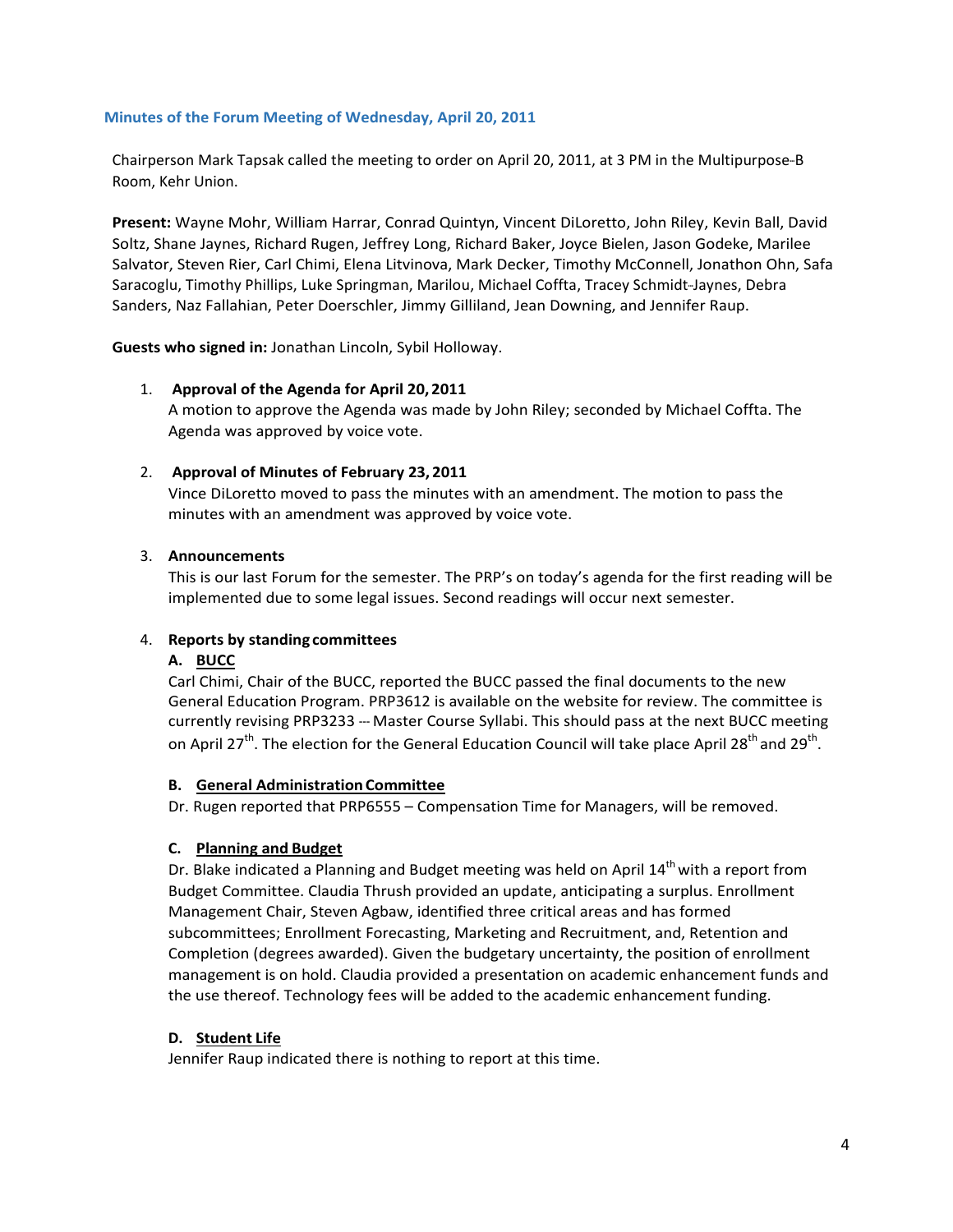# 5. **PRP6210 – Background Investigation Policy – firstreading**

Vincent DiLoretto indicated an applicability clause was added for clarity. This applies to external candidates identified for hire.

# 6. **PRP 5253 Smoking Policy – firstreading**

Vincent DiLoretto reported PRP5253 is in agreement with PASSHE and PA Clean Indoor Act. Smoking is permitted only at outside designated areas where urns are placed, and inside personal vehicles. Tobacco waste must be properly disposed of. Dr. Rugen reported there is plan to include signs at every entrance to the quad. Building fronts facing the quad will also have signs in our current theme that smoking is not permitted. University Security will monitor at the beginning of each semester.

# 7. **Budget Update**

Dr. Soltz presented a budget presentation. The focus is on the mission of BU and the PASSHE system to provide a high quality education. The presentation showed a worst case scenario; a comparison of the revenues 2010/2011 and 2011/2012 with the same number of incoming freshmen. Also presented were tuition scenarios for 2011/2012. A 25% tuition increase would balance Bloomsburg's budget. Dr. Blake reported we have the ability to grow in enrollment through distance education, new master programs, and certification programs in Education.

# 8. **Open Forum**

Dr. Soltz briefed the committee on the background and credentials of this Spring's commencement speaker.

# 9. **Adjournment**

The meeting was adjourned at 3:43 PM.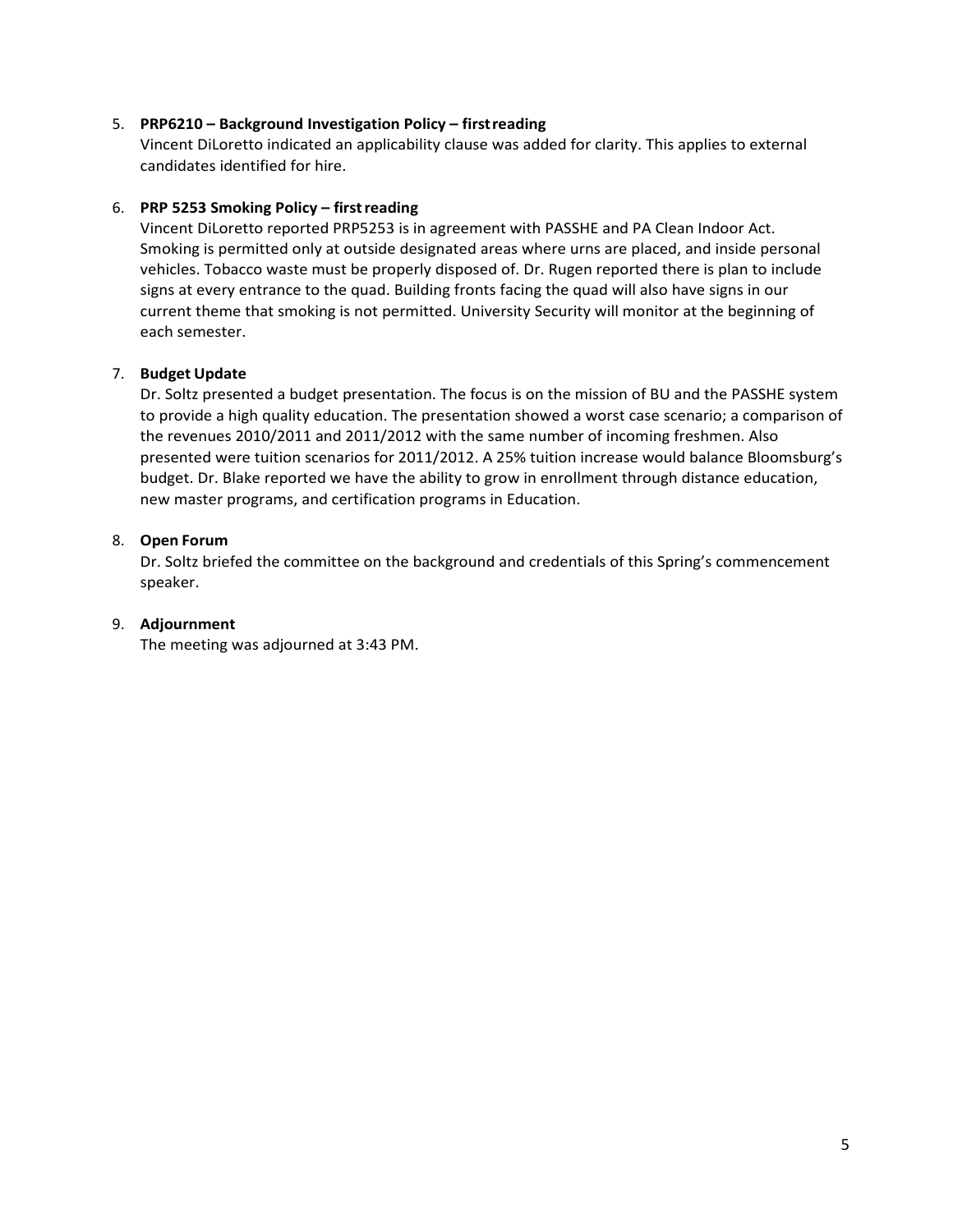#### <span id="page-5-0"></span>**Minutes of the Forum Meeting of Wednesday, September 28, 2011**

Chairperson Mark Tapsak called the meeting to order on September 28, 2011, at 3 PM in the Multipurpose-B Room, Kehr Union.

**Present:** Kevin Ball, Joyce Bielen, John Bieryla, Carl Chimi, Mark Decker, Belinda DeLeon, Vince Diloretto, Peter Doerschler, Naz Fallahian, Richard Ganahl, Jimmy Gilliland, William Harrar, David Heineman, Marilou Hinchcliff, Shane Jaynes, Elena Litvinova, Tim McConnell, Shawn Makar, Wayne Mohr, Eric Ness, Jonathan Ohn, Gretchen Osterman, Timothy Phillips, Tom Phillips, Mike Pugh, Jennifer Raup, Steven Rier, John Riley, Bruce Rockwood, Richard Rugen, Jesus Salas-Elorza, Marilee Salvator, Deb Sanders, Safa Saracoglu, Tracey Schmidt-Jaynes, Steven Si, David Soltz, Dione Somerville, Faith Warner, Jennifer Whisner, Walter Zilz

**Guests who signed in:** Patricia Beyer, Sybil Holloway, Rosalie Rush

#### 10. **Approval of the Agenda for September 28,2011**

A motion to approve the Agenda was made by Carl Chimi; seconded by John Riley. The agenda was approved by voice vote.

#### 11. **Approval of the Minutes of April 20, 2011**

John Riley moved to pass the minutes; motion seconded by Tim Phillips and approved by voice vote.

#### 12. **Announcements**

New Chair election is every year. Faculty appointment is every 2 years. Will keep chair for this meeting for consistency purposes.

#### 13. **Slide ShowPresentation**

- **A.** Dr. Stolz presented a slide show regarding the September 2011 Flood thanking the BU Police, students, organization and entire community on all the help that they gave to the flood victims in the town of Bloomsburg. Although there are students pressured with academic recovery, things are goingwell.
- **B.** Budget Information & Strategic Plan. Discussed key factors in balancing E & G Budget and changes (rate & growth of tuition, student enrollment, growth of salaries & benefits). Went over fees and other revenues. State appropriation will not change. Showed actuals for 2011/12. Budget for 2012/2013 has been submitted. Carryforward balance will not be much for next year.
- **C.** Board of Governors passed Financial Health Policy this past April. University will need to explain and develop multi-year plan.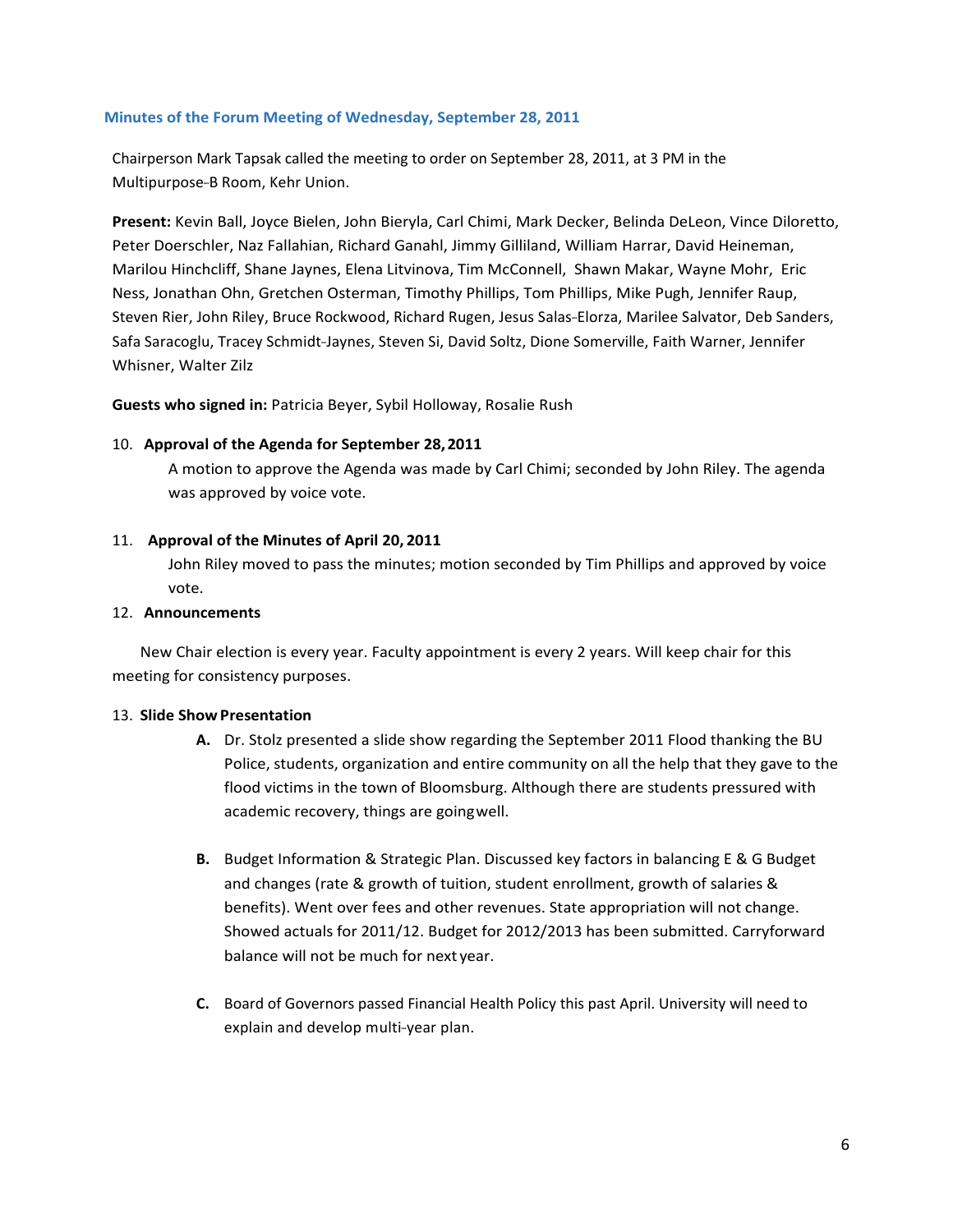- **D.** Anticipated expenditures need to be decided. There is a study being done about building a new student union building where Warren Student Service Center is. Discussions are going on about a child care center to be funded by private donations.
- **E.** Future Budget issues (unlikely that tuition will increase). Finalizing of contracts.

# 14. **Strategic Planning**

- **A.** Next forum meeting we will have actual enrollment and money that comes in.
- **B.** Discussed Impact 2015 Mission Statement.
- **C.** Discussed top 12 strategic planning prioritiessteps.

SPARC Strategic Planning Committee: Barbara Wilson stepped down as co-chair and Claire Lawrence as accepted the co-chair position.

# 15. **Reports by standing committees**

# **A. SCUPA**

Gretchen Osterman thanked everyone for helping during flood clean-up.

# **B. AFSCME**

Shawn Makar spoke about the members respresented by AFSCME (i.e. custodial, clerical) and looks forward to the upcoming academic year.

# **C. APSCUF**

Discussed service to surrounding community. Urged faculty to serve on committees so they can serve in the shared governance of ideas and problem solving.

# **Open Forum**

- a. Patty Beyer from the Department of Geosciences introduced council proposals for curriculum courses and activities. Current process for curriculum approval. Emailed guidelines to faculty.
- b. William Harrar of the counseling center discussed emotional behavioral reactions due to the flood and urges to seek the counseling center if need be to deal with any issues.

# **Adjournment**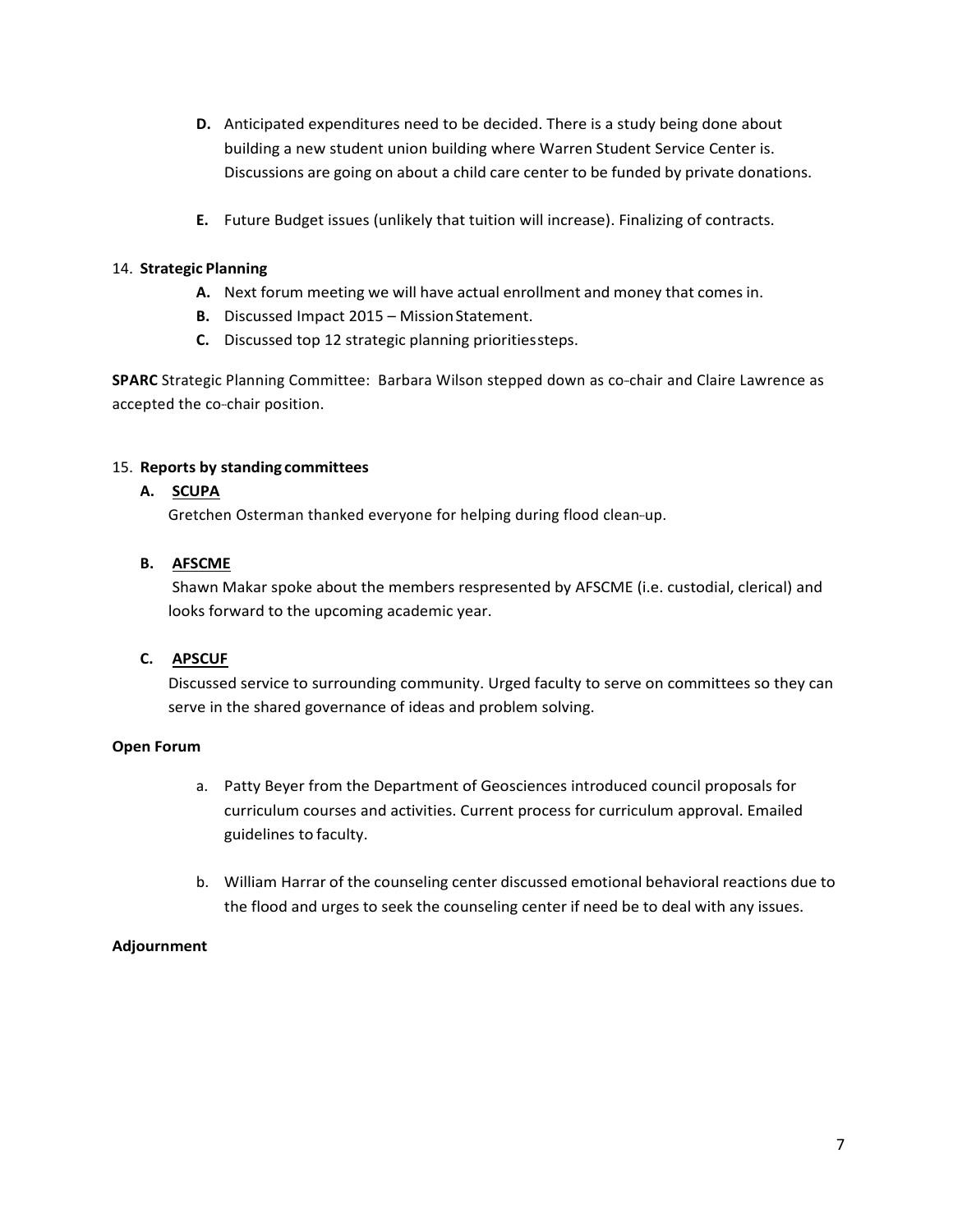#### <span id="page-7-0"></span>**Minutes of the Forum Meeting of Wednesday, October 26, 2011**

Chairperson Mark Tapsak called the meeting to order on October 26, 2011, at 3:00 p.m. in the Multipurpose-A Room, Kehr Union.

**Present:** Justine Albright, Leglency Anderson, Kevin Ball, Michael Coffta, Mark Decker, Vincent Diloretto, Peter Doerschler, Naz Fallahian, Jimmy Gilliland, William Harrar, Shane Jaynes, Jonathan Lincoln, Lori Metzger, Wayne Mohr, Jonathan Ohn, Gretchen Osterman, Kristin Pelczarski, Timothy Phillips, Michael Pugh, Jennifer Raup, Steven Rier, John Riley, Richard Rugen, Jesus Salas-Elorza, Safa Saracoglu, Tracey Schmidt--Jaynes, David Soltz, Dione Sommerville, William Stump, Melissa Taylor, Noah Wasielewski DeeAnne Wymer, Walter Zilz

**Guests who signed in:** Kathleen Heitzman, Jim Hollister, Mike McFarland

#### 16. **Approval of the Agenda for October 26,2011**

A motion to approve the Agenda was made by John Riley; seconded by Michael Coffta. The agenda was approved by voice vote.

**A. Chair Election:** Mark Tapsak nominated by Gretchen Osterman and seconded by Jimmy Gilliland. Mark Tapsak is re-elected.

#### 17. **Approval of the Minutes of September 28,2011**

A motion to approve the Agenda was made by John Riley; seconded by Michael Pugh. The agenda was approved by voice vote.

18. **Announcements:** Secretariat meeting for October 17, 2011 did not have a quorum and was cancelled by Mark Tapsak.

#### 19. **Reports by standing committees**

- **D. BUCC:** Carl Chimi was not in attendance and Mark Tapsak reported that BUCC has been meeting but there are no significant items other than some proposals to move through the General Education Council.
- **E. General Administration Committee:** Vince Diloretto stated they have not met since last year and will elect a new chair at the nextmeeting.
- **F. Planning & Budget:** Steve Kokoska was not in attendance. Dr. Ira Blake stepped in to say there was an update on budget 2012-2013 and the strategic plan shows that we are stable.
- **G. Student Life:** Jennifer Raup, Chairperson. Meeting was Oct. 21. Need to elect a chair on-line thru email before next meeting. Update PRP Processing. Will update any policy that hasn't been since 1968. Will discuss the effectiveness of student usage with the Pilot. Code of Conduct Changes discussed.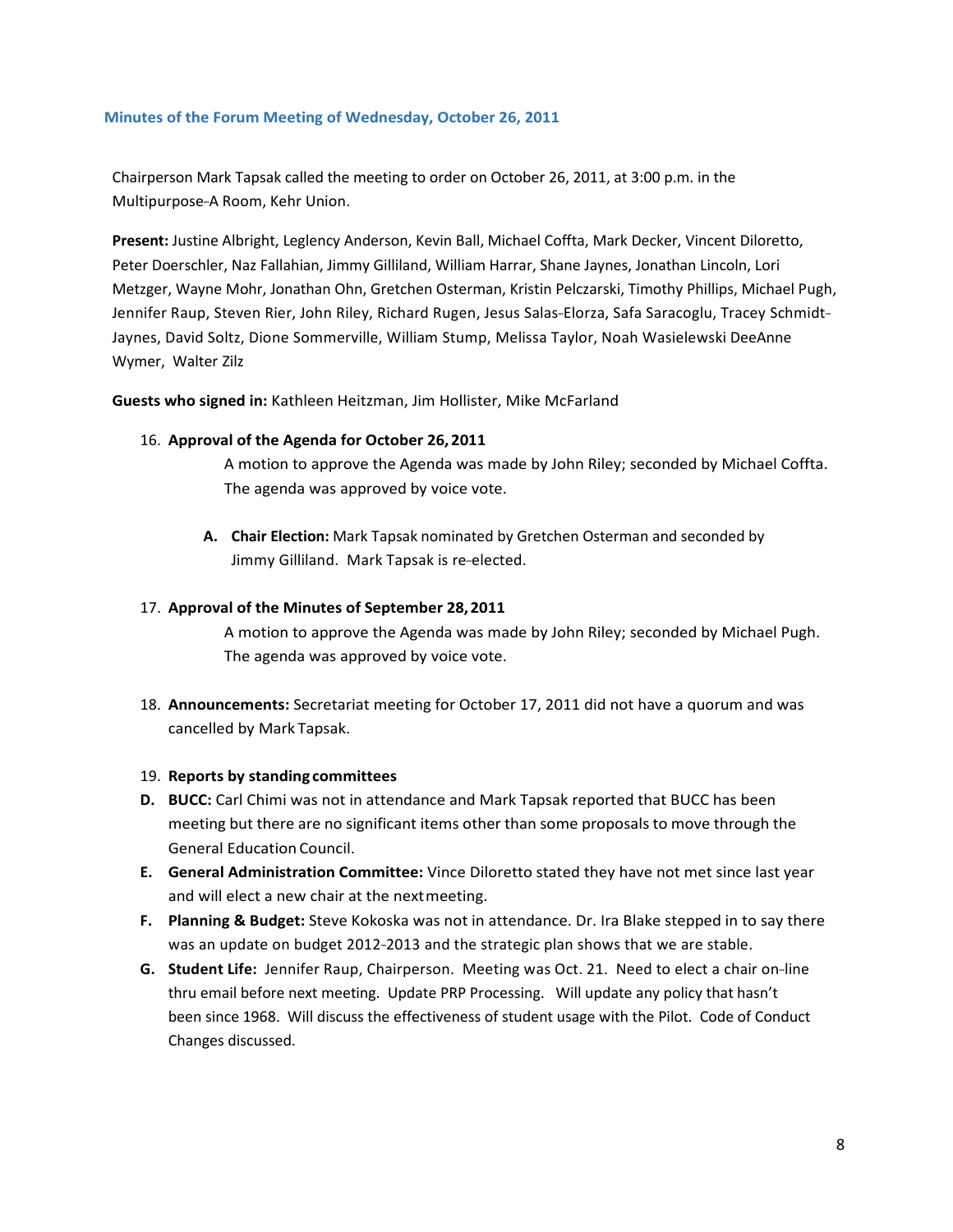- 20. PRP 6210-Background Investigation Policy: Vince DiLoretto. Only change external candidates have background checks. Endorse policy: John Riley; seconded by Jen Raup. All in favor. Abstained: Mark Decker
- 21. **PRP 5253: Smoking Policy:** To supply distance from the buildings for smokers. We cannot legally enforce the policy. Accommodations have to be made for smokers. There is no mandated state law for a certain number of feet of smoking from a building. Recommendation: If you see someone smoking too close to a building, point out the non-smoking sign to them. If there is a problem, speak with the building manager or the Dean. Endorse smoking Policy: John Riley; seconded by Kevin Ball. All in favor. Abstained: Tracey Schmitz-Jaynes.

# **Open Forum**

- **A.** Dr. Ira Blake presented the System Accountability Plan. BU's performance is good in comparison to the sister institutions. There have been some changes in measures. Private support has been added. Evaluation is now based on Historical Performance as an individual institution and Performance alike similar institutions (peer benchmark evaluations). BU Scored high in quality of instruction (traditional measures). Scored low in faculty who are female (doing an analysis of what this is about).
- **B.** SECA: Kathy Heitzman: Last 2 weeks of SECA Campaign. Urged everyone to pledge. Have raised \$17,000.00 so far. Institutional goal is \$35,000.00.
- **C.** Text Book Adoptions: Beth Christian from BU Bookstore: Need titles early because it takes time to research all the titles for a semester. They search between 1,300 & 1,400 titles to see where they can get them for the best price. They are working on buy-back list and finding new titles. Discussed possibly renting books to students. Faculty can email Pat Ryan to get a login to check their history of titles. Need "TBAs" as soon as possible by instructors.

# **Adjournment**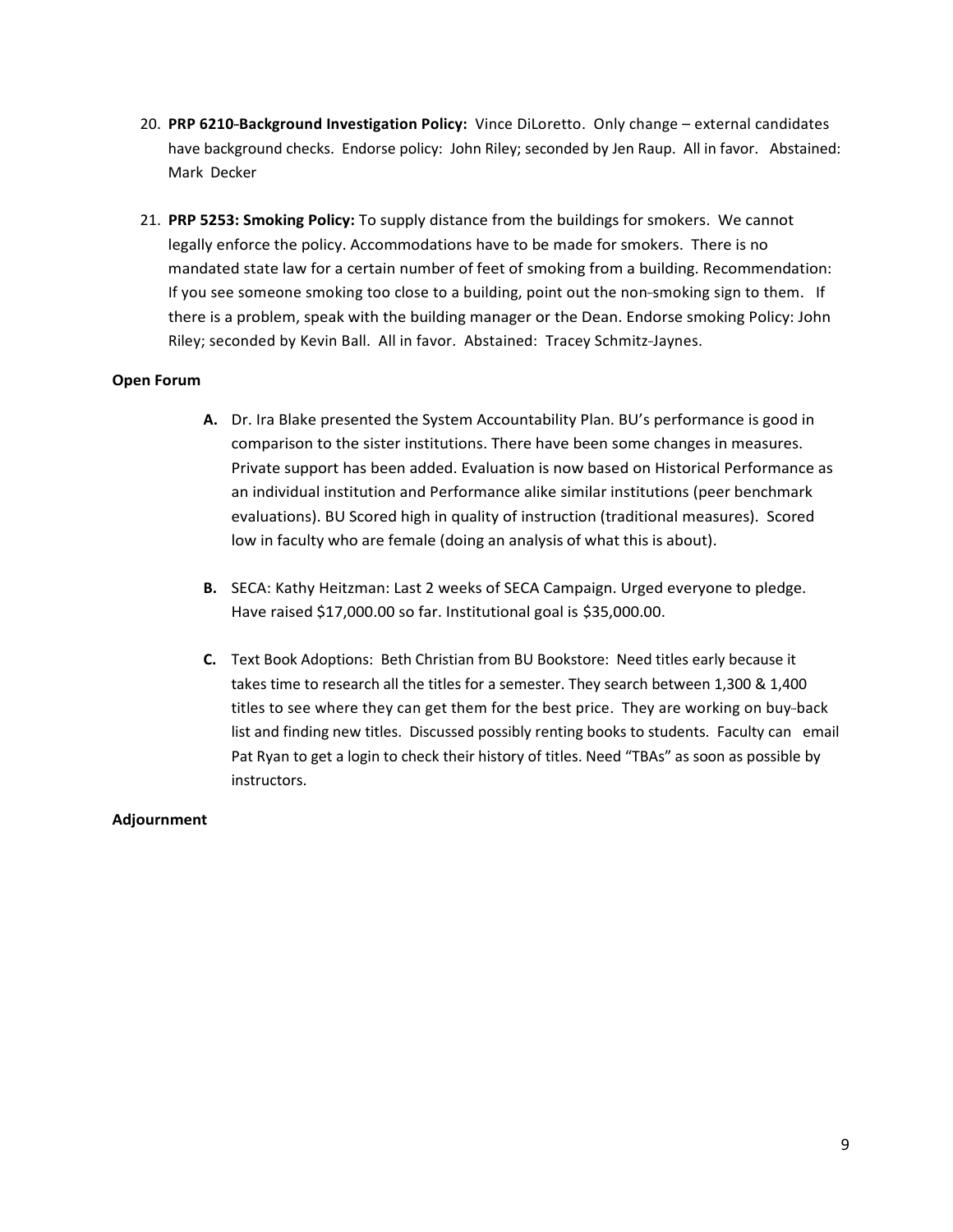# <span id="page-9-0"></span>**Minutes of the Forum Meeting of Wednesday, November 9, 2011**

Chairperson Mark Tapsak called the meeting to order on November 9, 2011, at 3 PM in the Multipurpose-A Room, Kehr Union.

**Present:** Justine Albright, Leglency Anderson, Kevin Ball, Joyce Bielen, Carl Chimi, Michael Coffta, Mark Decker, Peter Doerschler, Jean Downing, Naz Fallahian, William Harrar, Jim Hollister, Shane Jaynes, Lori Metzger, Gretchen Osterman, Timothy Phillips, Mike Pugh, John Riley, Richard Rugen, Safa Saracoglu, Tracey Schmidt-Janes, Lori Metzger, Jesus Salas-Elorza, Steven Si, David Soltz, Dionne Sommerville, Faith Warner, Noah Wasielewski, Jennifer Whisner, Walter Zilz

**Guests who signed in:** Sybil Holloway (counseling center), Belinda DeLeon (Safety Administrator)

# 22. **Approval of the Agenda for November 9, 2011**

A motion to approve the Agenda was made by Gretchen Osterman; seconded by Carl Chimi. The agenda was approved by voice vote.

# 23. **Approval of the Minutes of October 26, 2011**

A motion to approve the minutes was made by John Riley; seconded by Michael Pugh. Abstained: Carl Chimi. The October minutes were approved by voice vote.

24. **Announcements:** Jen Raup notified the Chair that she could not attend meeting and that she had no report to share for Student Life.

# 25. **Reports by standing committees**:

- **A. BUCC**: Carl Chimi reported that the Bachelor of Applied Science, brought forth by the IIT Department, was approved. Expect to get proposal through GEC.
- **B. General Administration Committee**: Dr. Rugen stated that polices in his area were being reviewed. The committee will be meeting soon to elect a chair.
- **C. Planning & Budget**: No report
- **D. Student Life**: No Report
- 26. **Enterprise rental and travel form overview:** Claudia Thrush introduced Jeff Mandel & Danielle Peters to the address the Forum. Jeff Mandel reported that there were 3 training sessions for the revised travel system. Then Mr. Mandel proceeded to give a synopsis of vehicle rental options, delivery of vehicles, on-line reservations, damage waiver, the TAR